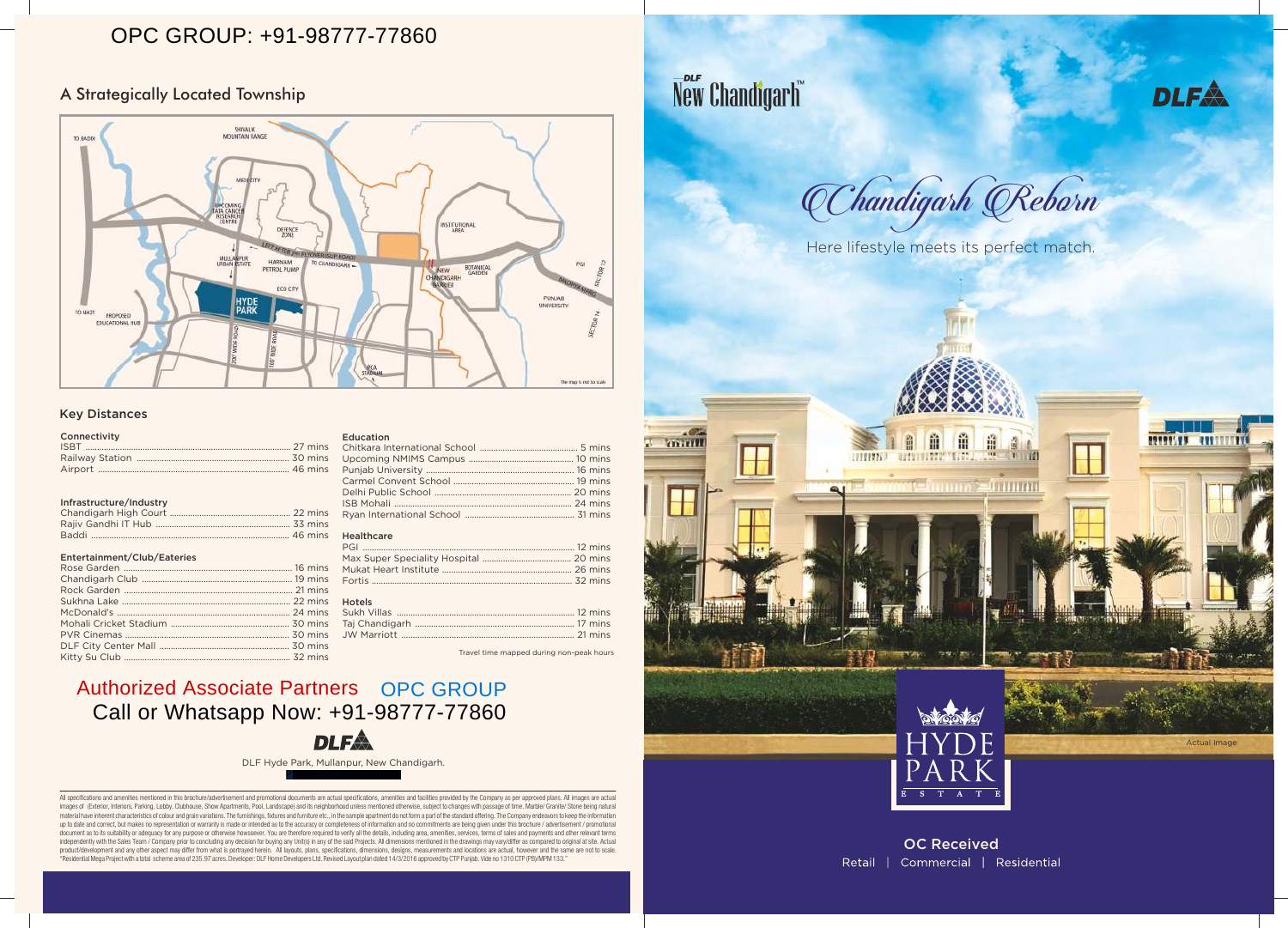











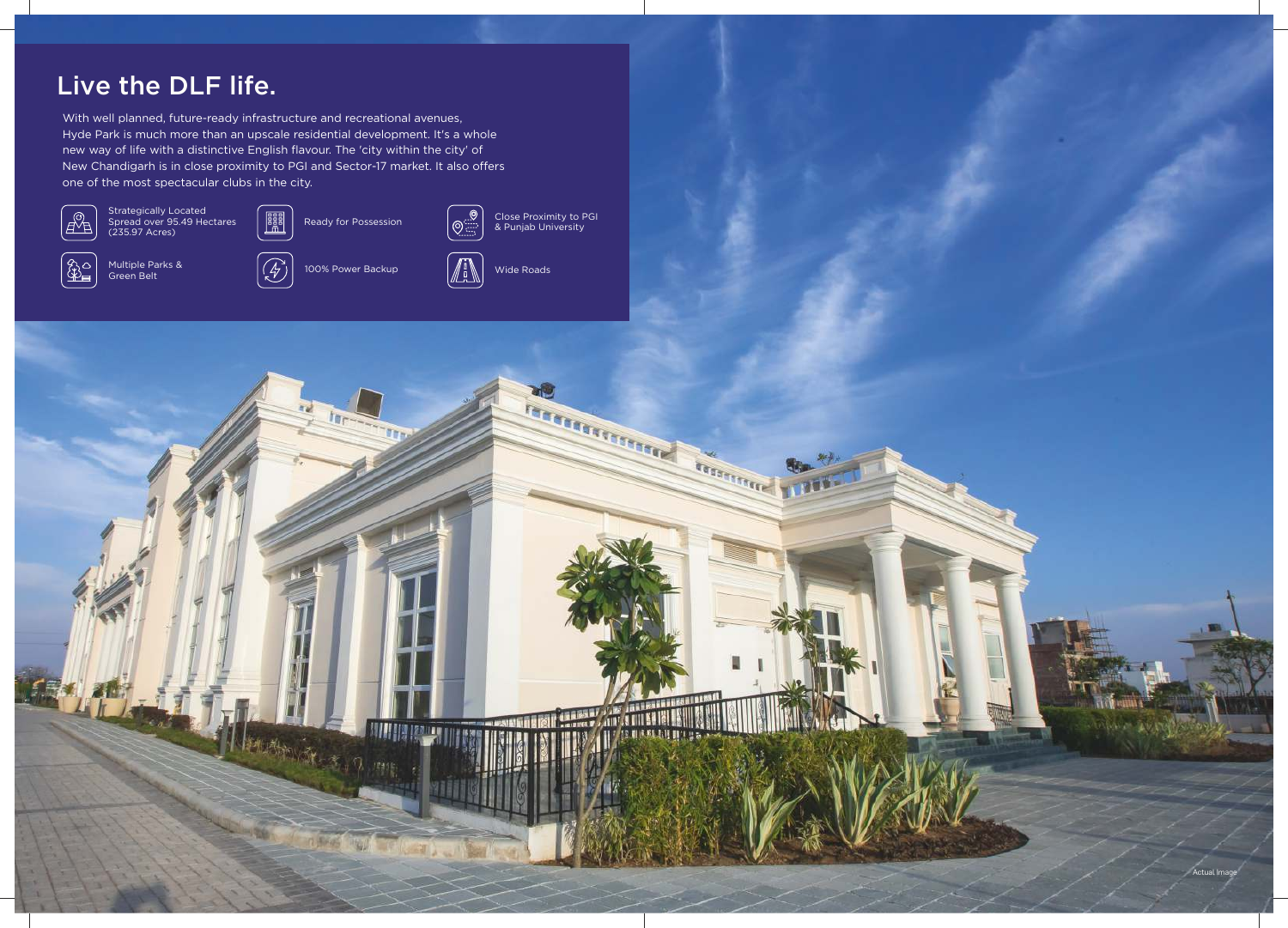



# A Leisure hub for the residents - The City Club

Multi-cuisine Restaurant | Bar | Swimming Pool | Library & Reading Room | Cards Room Billiard Room | Aerobics Centre | Gymnasium | Kids Play Area/Kids Room | Salon & Spa



Actual Images